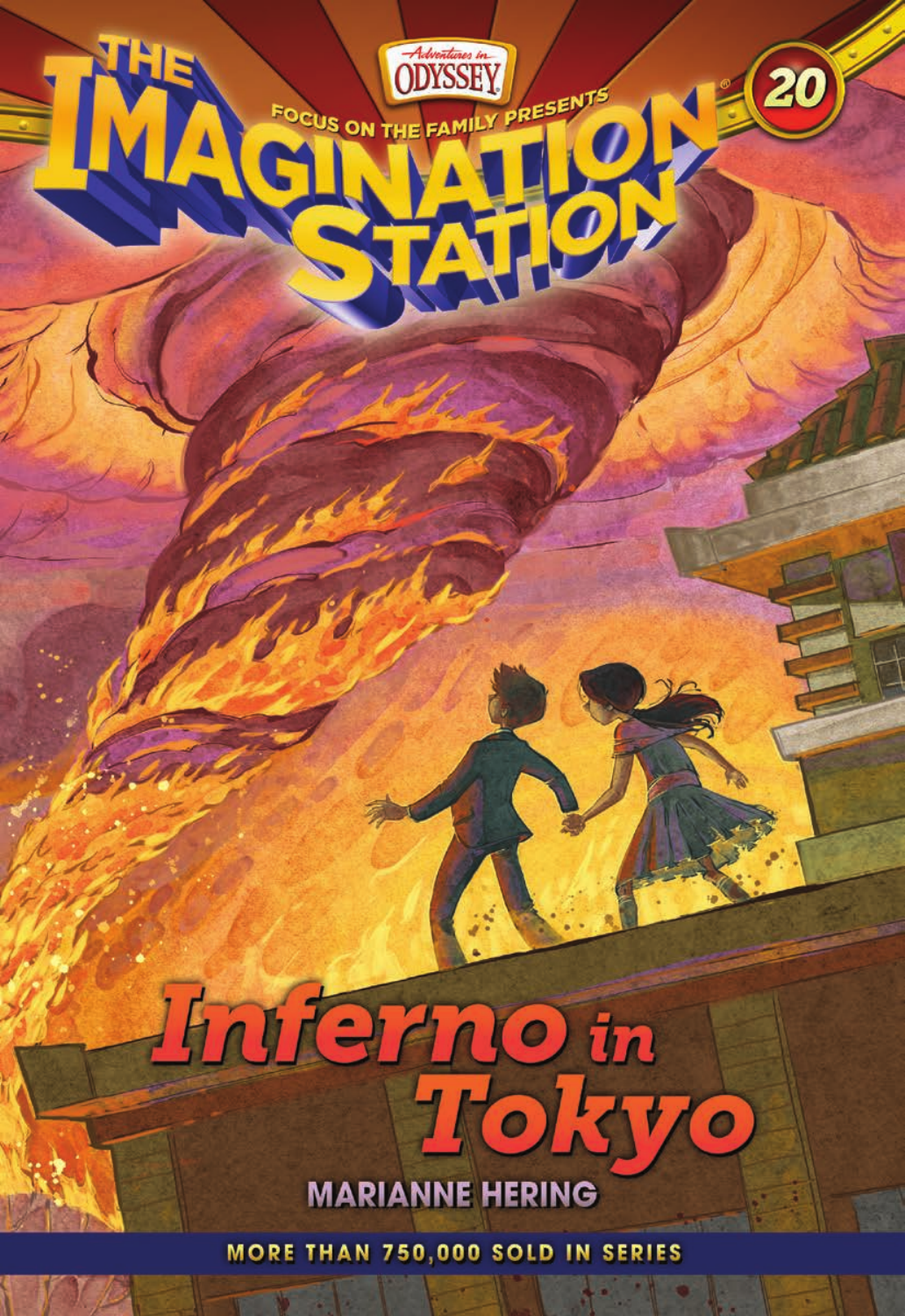

## *Inferno in Tokyo*

#### **BOOK 20**

**MARIANNE HERING ILLUSTRATIONS BY DAVID HOHN**



FOCUS ON THE FAMILY **· ADVENTURES IN ODYSSEY**<sup>®</sup> **TYNDALE HOUSE PUBLISHERS, INC. • CAROL STREAM, ILLINOIS**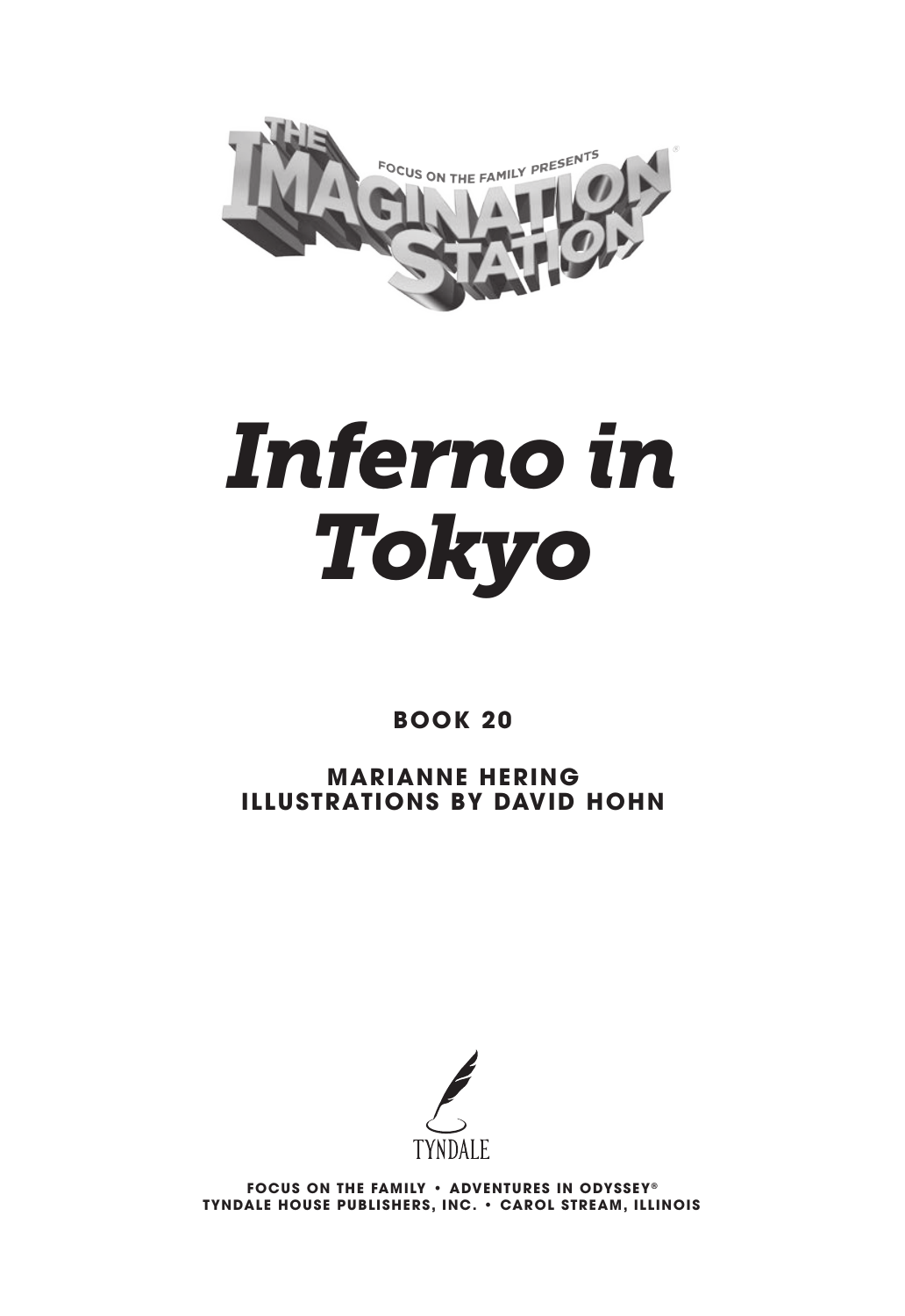#### To Katherine Paterson for introducing me to the life of Toyohiko Kagawa

*Inferno in Tokyo*

© 2017 Focus on the Family

A Focus on the Family book published by Tyndale House Publishers, Inc., Carol Stream, Illinois 60188.

*The Imagination Station*, *Adventures in Odyssey*, and *Focus on the Family* and their accompanying logos and designs, are federally registered trademarks of Focus on the Family, 8605 Explorer Drive, Colorado Springs, CO 80920.

*TYNDALE* and Tyndale's quill logo are registered trademarks of Tyndale House Publishers, Inc.

All Scripture quotations have been taken from *The Holy Bible, English Standard Version*. Copyright © 2001 by Crossway Bibles, a publishing ministry of Good News Publishers. Used by permission. All rights reserved.

No part of this publication may be reproduced, stored in a retrieval system, or transmitted in any form or by any means—electronic, mechanical, photocopy, recording, or otherwise—without prior written permission of Focus on the Family.

With the exception of known historical figures, all characters are the product of the author's imagination.

Cover design by Michael Heath | Magnus Creative

ISBN: 978-1-58997-879-9

For Library of Congress Cataloging-in-Publication Data for this title, visit http://www.loc.gov/help/contact-general.html.

For manufacturing information regarding this product, please call 1-800-323-9400.

For information about special discounts for bulk purchses, please contact Tyndale House Publishers at csresponse@tyndale.com, or call 1-800-323-9400.

Printed in the United States of America

23 22 21 20 19 18 17 7 6 5 4 3 2 1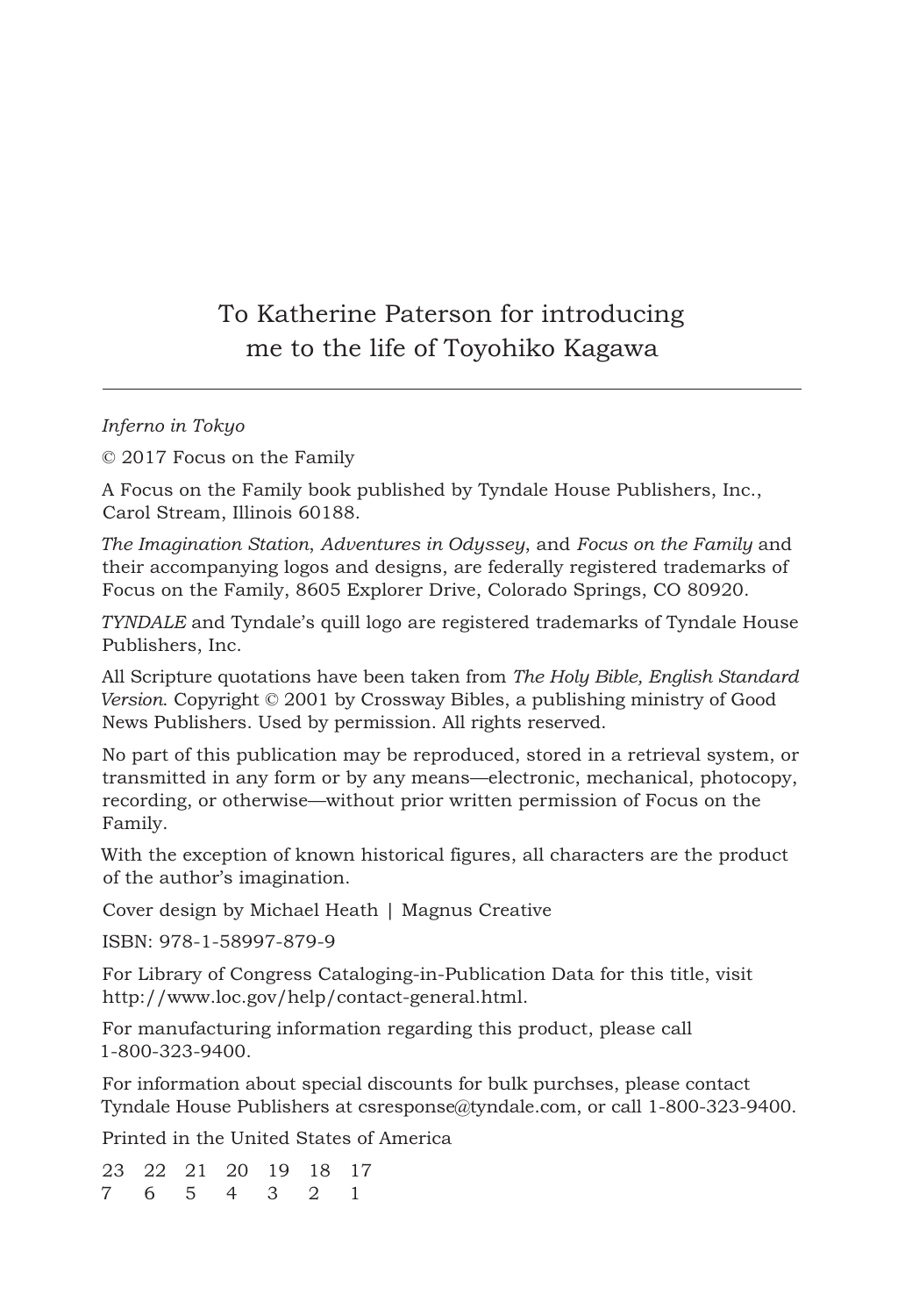

|                  | Prologue                    |     |
|------------------|-----------------------------|-----|
|                  | <b>The Tsunami</b>          | 4   |
| 2                | Fire!                       | 13  |
| 0                | <b>The Bridge</b>           | 19  |
| 0                | <b>The Elephant</b>         | 28  |
| $\boxed{5}$      | <b>Rescued</b>              | 37  |
| $\boxed{6}$      | The Temple                  | 41  |
| $\overline{z}$   | Chibi-chan                  | 46  |
| $\boxed{3}$      | <b>The American Embassy</b> | 54  |
| $\overline{9}$   | <b>The Imperial Hotel</b>   | 67  |
| $\overline{10}$  | <b>Room 208</b>             | 79  |
| 11               | <b>The Crown Prince</b>     | 88  |
| $\overline{12}$  | The Tornado Fire            | 97  |
| $\boldsymbol{E}$ | Mrs. Woods                  | 108 |
| $\mathbf{L}$     | <b>The Missing Doll</b>     | 119 |
| 45               | <b>Reunions</b>             | 128 |
|                  | <b>Secret Word Puzzle</b>   | 135 |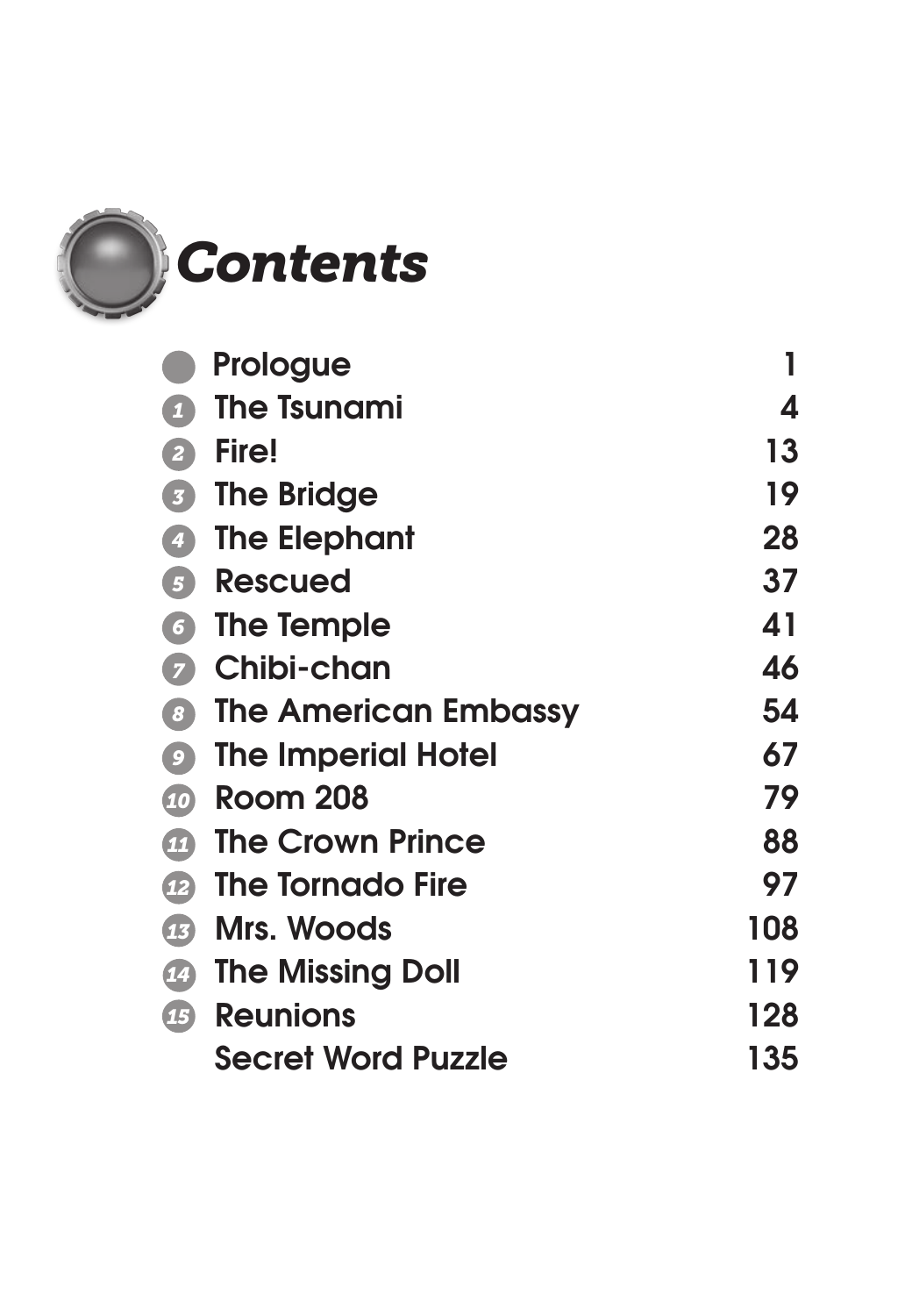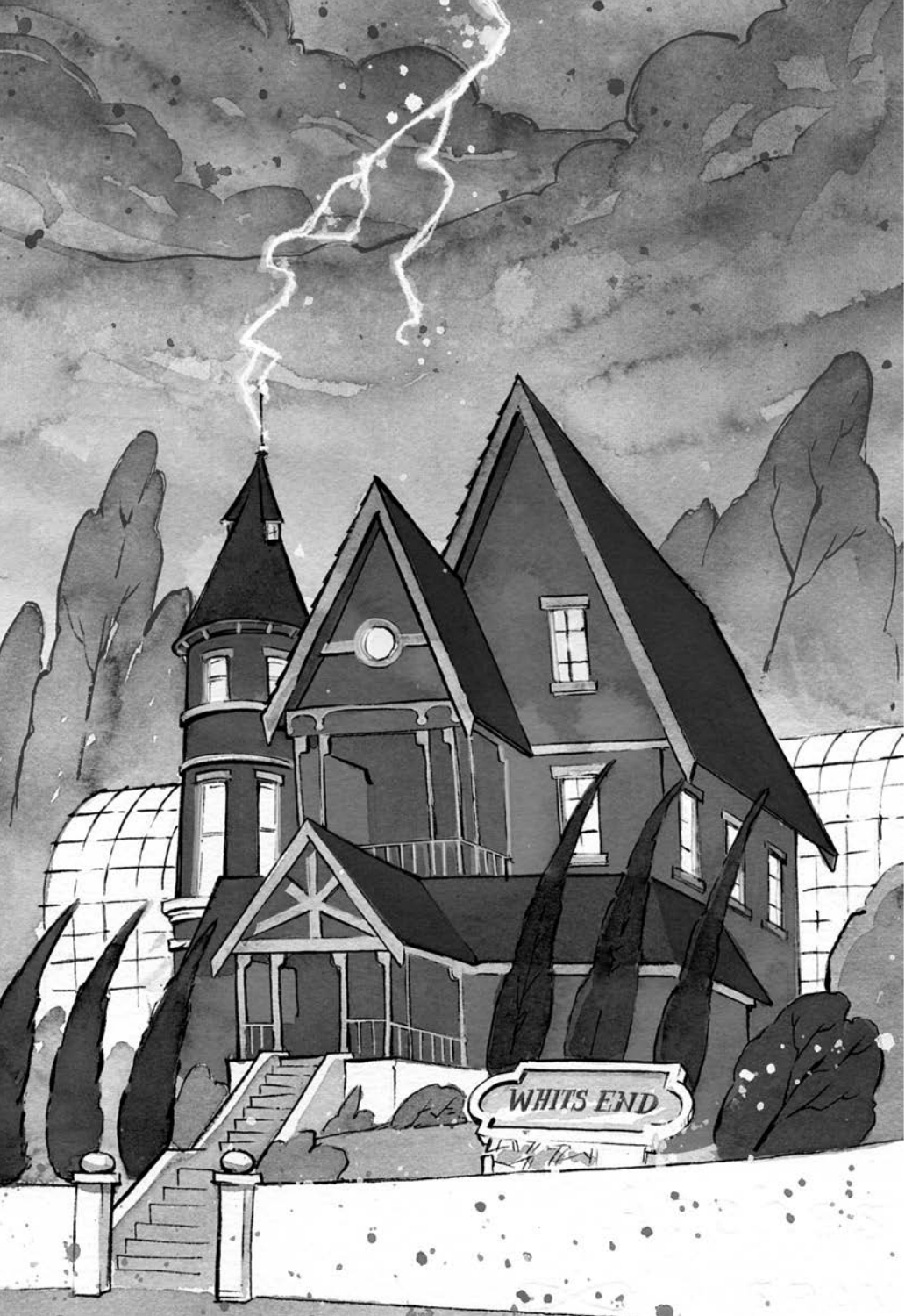<span id="page-5-0"></span>

At Whit's End, a lightning storm zapped the Imagination Station's computer. Then the Imagination Station began to do strange things. It took the cousins to the wrong adventures. The machine also gave the wrong gifts.

Mr. Whittaker was gone, and so Eugene was in charge of the workshop. An older version of the Imagination Station was found.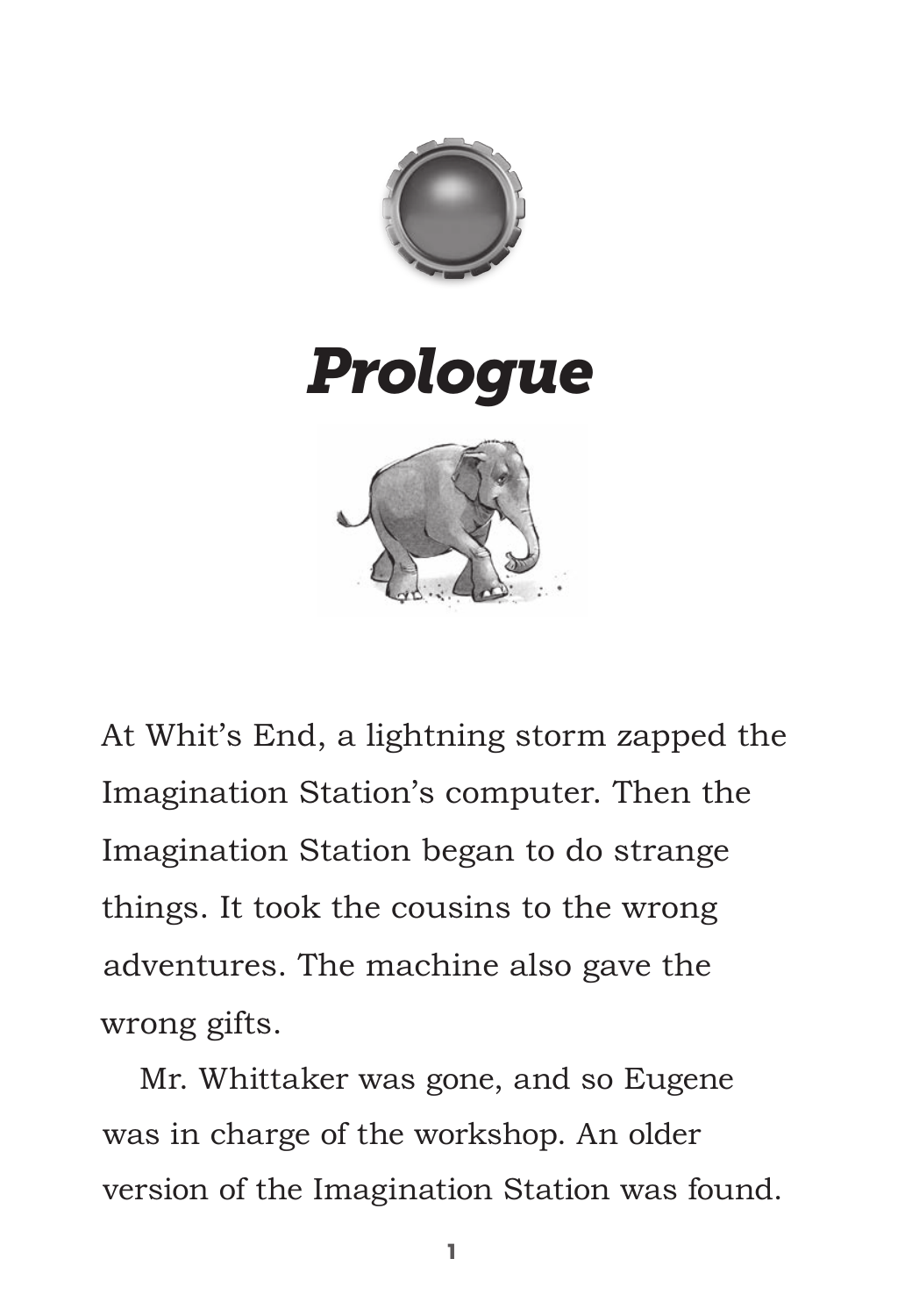It looked like a car. It had a special feature called *lockdown mode*. The cousins used this machine for their adventures. But it began to break down too.

At the end of book 19, *Light in the Lions' Den*, Eugene was still locked in a jail cell in Little Rock, Arkansas, in the year 1874. The cousins were waiting in the ancient Babylonian desert. Beth held a small yellow gadget with a light that was flashing red. Here's what happened next:

#### $000$

The car Imagination Station appeared.

Patrick reached for the door. "Yikes," he said. "It's even hotter than before."

"Get in," Eugene said through the machine's speakers. "Your next adventure is to find Nikola Tesla. Only he can get us all back home."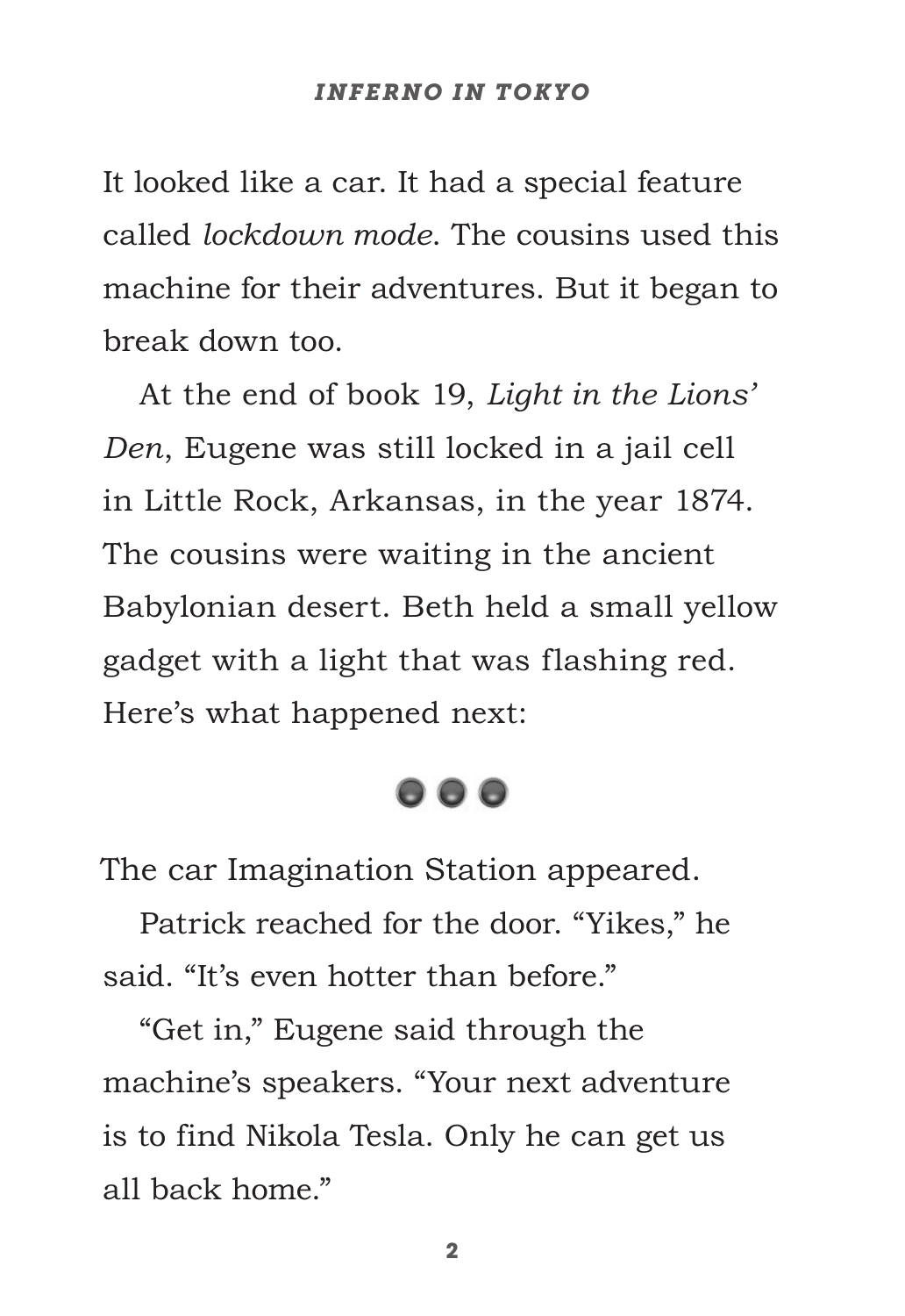#### *Prologue*

"Nike cola who?" Patrick asked.

Beth interrupted. "How are you talking to us, Eugene?" she asked.

"I got Mr. Pinkerton to give me back the computer," Eugene said. "But it has only a little battery power left."

Beth saw Patrick get inside the Imagination Station and then followed him. Beth felt a static shock as she climbed inside the machine. The seat made her skin tingle.

Beth grabbed the knob on the dashboard.

"Ouch," she said. "It's hot."

Patrick took off his coat. He put it over the knob and pulled it back.

The windshield began to spin.

"Wait," Eugene's voice said through the speakers. "I forgot to—"

Suddenly it was silent. Everything went black.

**3**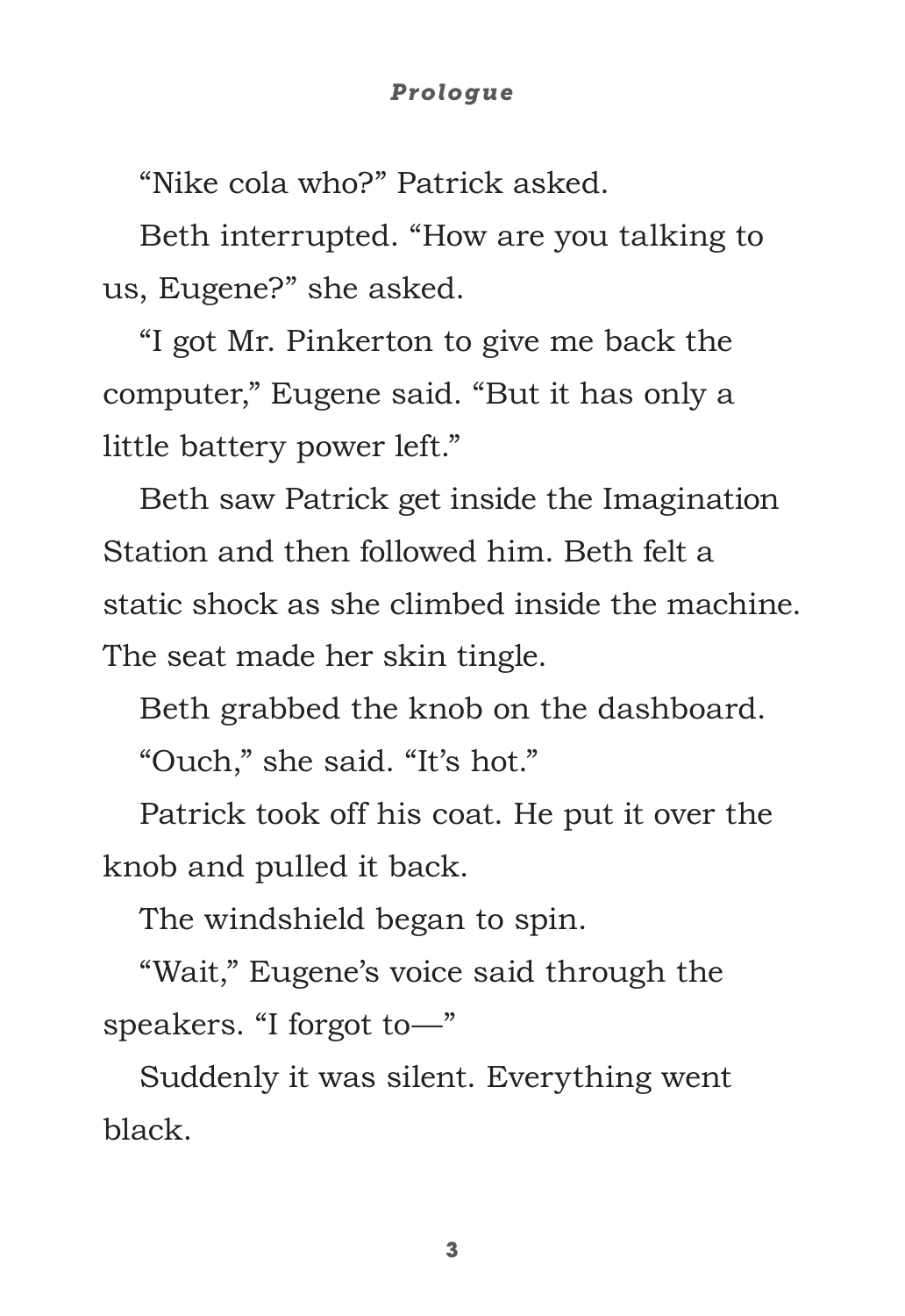<span id="page-8-0"></span>

### *The Tsunami*



Patrick felt a gentle rocking motion. He opened his eyes. The Imagination Station was bobbing on a large bay.

Patrick slid his fingers around the door and window seams. He glanced at the floor. It was dry. No leaks.

"The Imagination Station makes a fine boat," Beth said. "Let's just hope it doesn't disappear."

"Yeah, or we'll be swimming," Patrick said.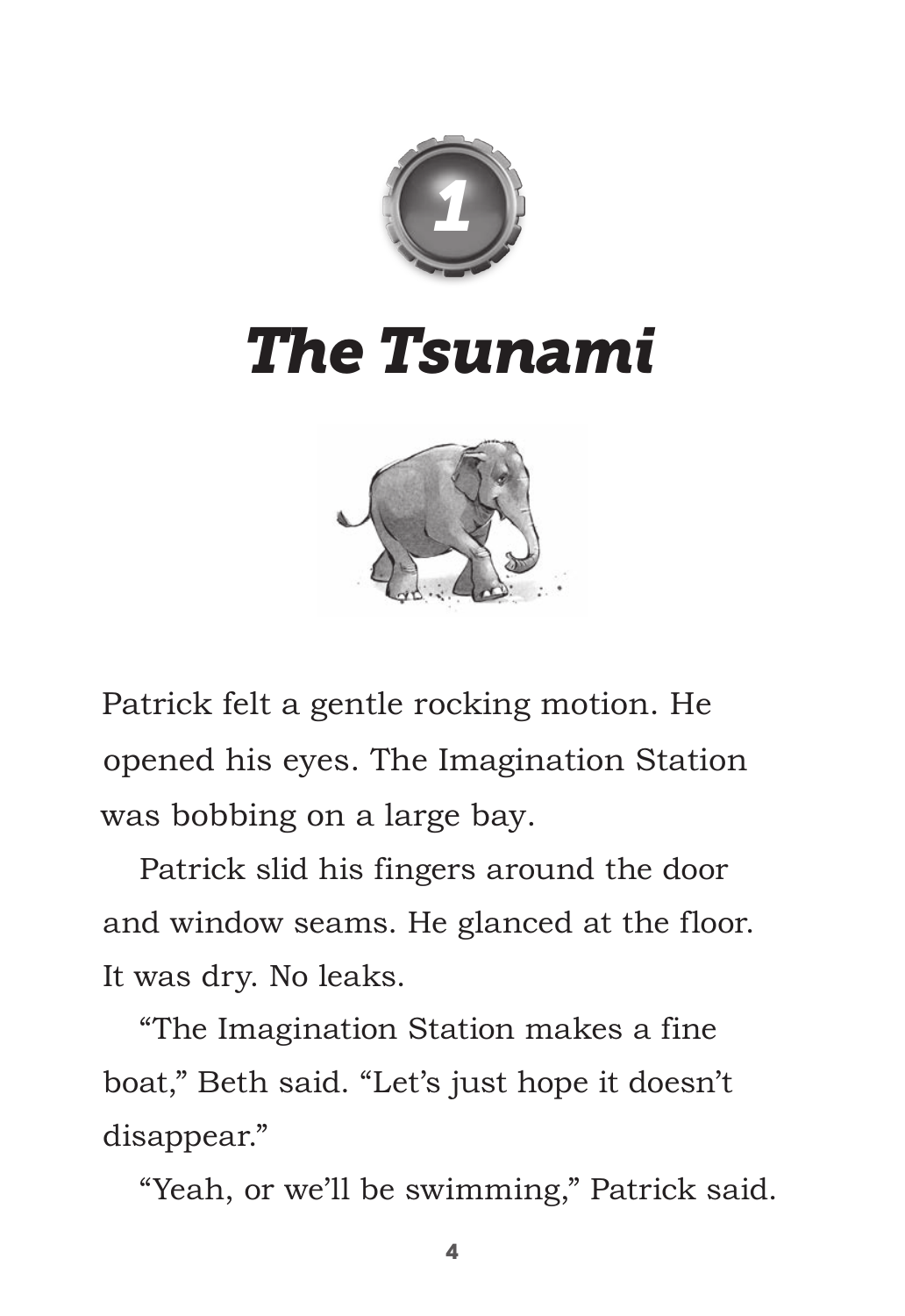Beth leaned toward the windshield. "Keep your eye on the coastline," she said, pointing. "Something doesn't look quite right. There's some dust in the sky."

The Imagination Station speakers suddenly blared, "Scientists estimate that the Great Kanto Earthquake of 1923 was 7.9 in magnitude."

"That's huge!" Beth said.

The speakers continued. "The cities of Yokohama and Tokyo . . . Tok . . . Tok . . . Tok . . ." The machine fell silent.

"The Imagination Station's announcer is broken again," Beth said. "But at least we know we're near Japan. And it's the 1920s."

"And there's going to be an earthquake," Patrick said. "It'll be cool."

Patrick watched as the cliff along the coast seemed to rise. It looked like a giant mole was moving under the ground. Wood houses,

**5**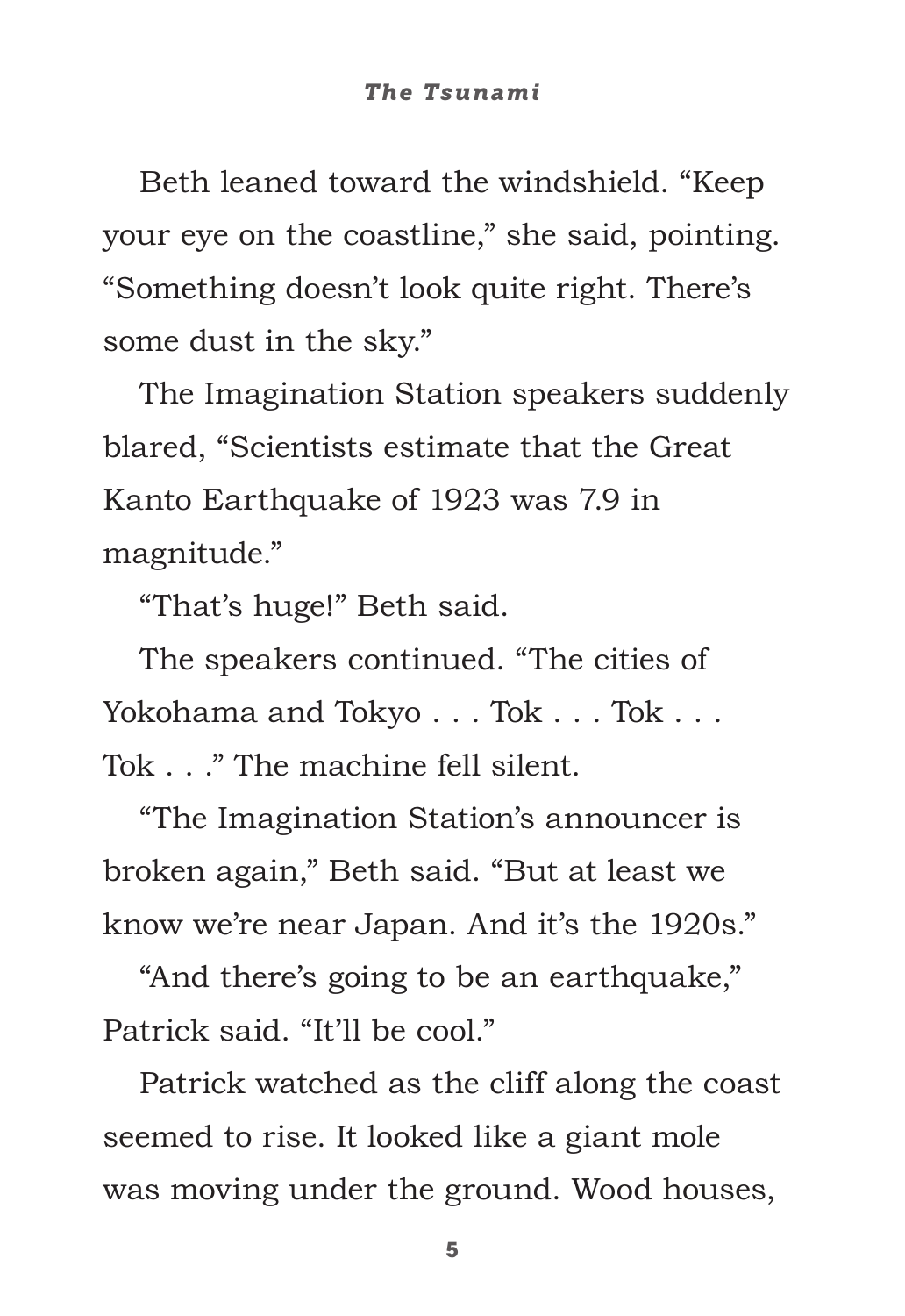shops, and wide boardwalks were pushed upward. Then suddenly they dropped.

The hairs on the back of Patrick's neck prickled.

Suddenly a crack in the land appeared. A huge section of earth slowly slid into the water. People and buildings disappeared with it.

Part of the city was gone in fewer than forty seconds. Only a few telephone poles were left. They were sticking out of the water. They looked like straws in a giant mud milk shake.

Patrick held his breath in shock. This earthquake wasn't cool. It was terrible.

He let out his breath when he saw movement. A few heads appeared in the water. Then several people began to swim. Others churned the water, arms and legs flailing.

"We have to help those people," Beth said.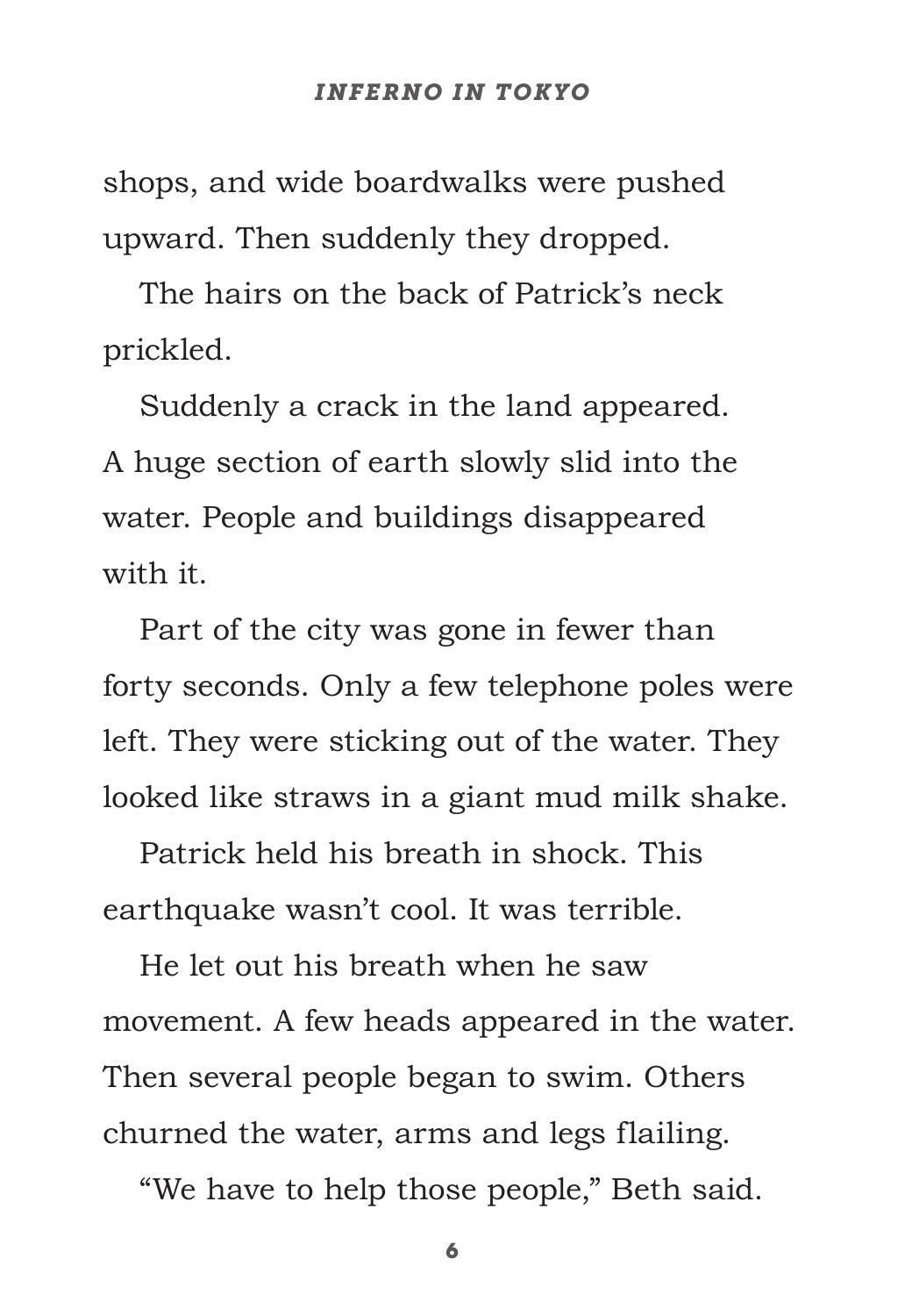"Maybe the Imagination Station will take us," Patrick said.

He grabbed the knob on the dashboard. It was cool now. He pulled it. Nothing happened.

He tried to roll down the window. The handle wouldn't move.

Patrick opened the glove box. He pushed every button and flipped every switch inside. No lights flickered. No buzzers sounded. No colors flashed across the windshield.

"How can we get to the people?" Patrick asked. "The Imagination Station is just sitting here. It's not moving. The speakers are dead. It's completely broken this time."

The machine began to rise as if to answer him. Patrick looked out the side window. The water was lifting the machine.

"A wave is carrying us," he said.

"The wind has picked up," Beth said. Suddenly the Imagination Station began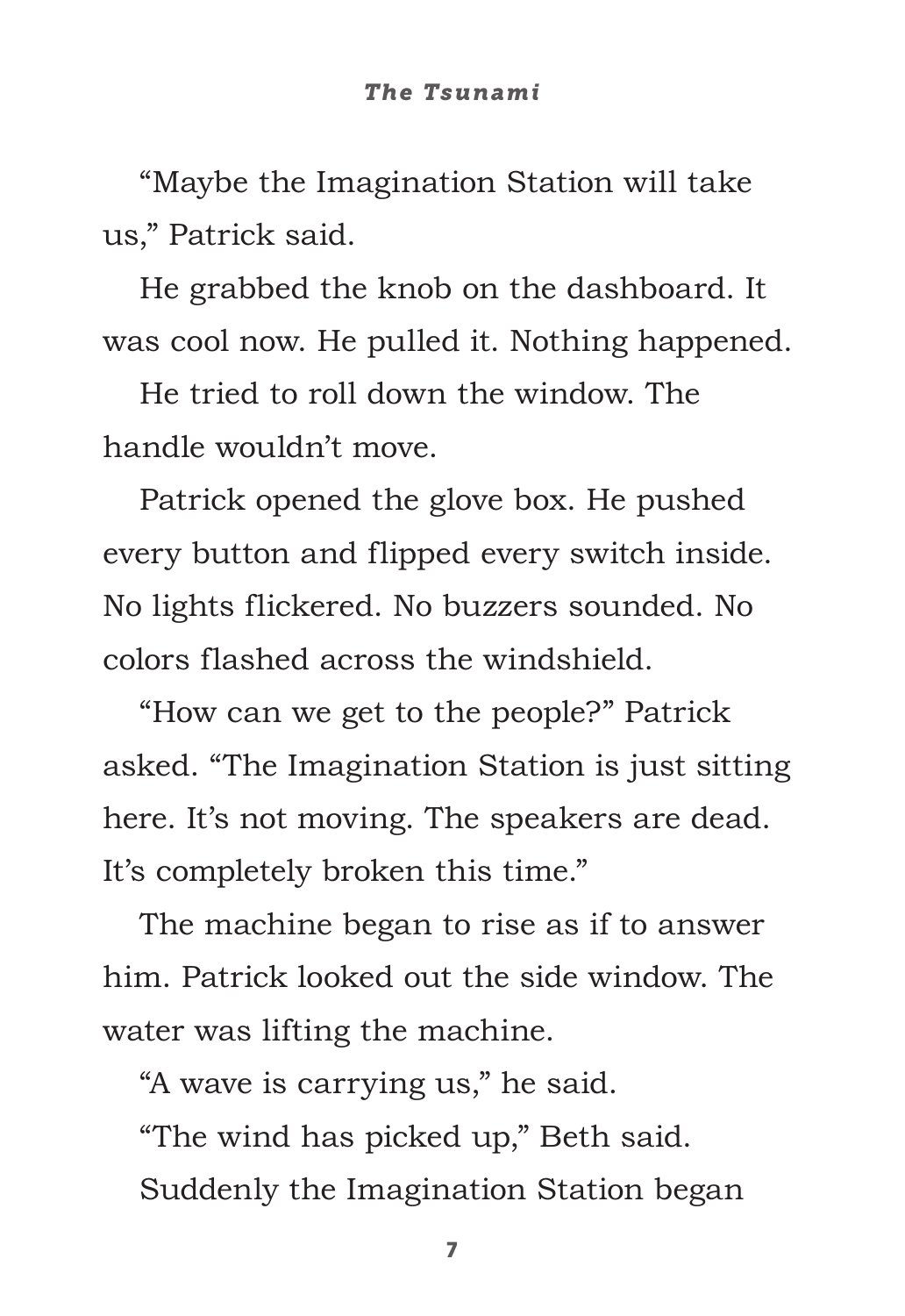to spin. A loud rushing noise filled the inside of the car. The wave moved faster.

"This is a tsunami!" Beth cried.

Patrick felt dizzy as they whirled toward land. A cliff loomed ahead. The Imagination Station would surely crash into it!

The wave turned at the last second. The water pushed the machine farther into the bay.

Higher and faster the wave rose. Patrick looked out the side window again.

The raging sea was tossing a large passenger ship. A few smaller fishing boats were churning in the surf. They looked like toys caught in a giant blender.

The wave was higher than a three-story building. The front of the machine dipped and then flipped over.

Patrick and Beth dangled upside down. Their seat belts held them in their seats.

**8**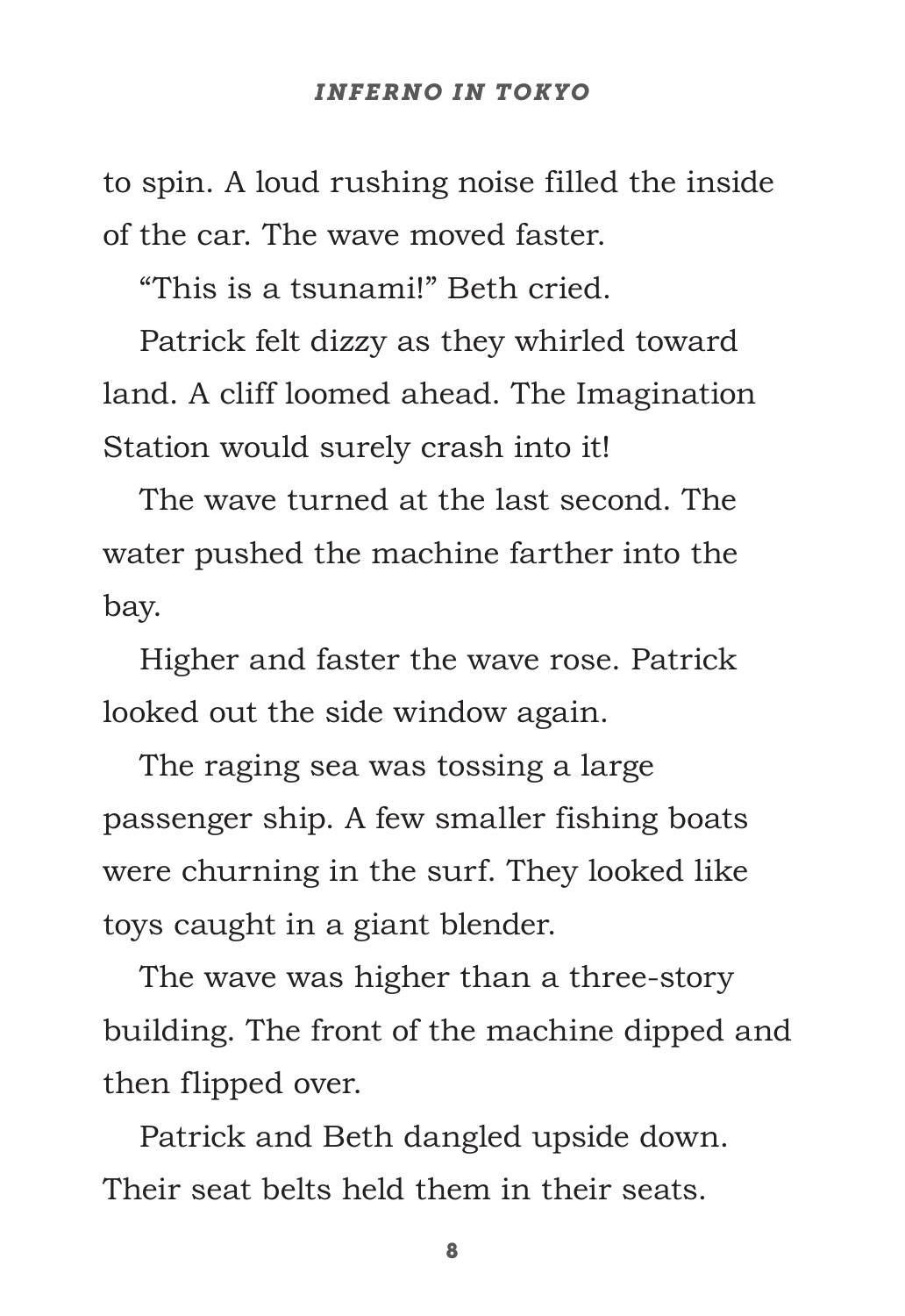"Hang on," Patrick shouted to Beth.

"I am!" Beth said.

Patrick felt so dizzy he closed his eyes.



Beth dangled upside down in her seat. The seat belt dug into her hips. Her hair fell in front of her face. Something white fell off her head.

The Imagination Station stilled. Beth brushed her hair away and looked out the window. The machine was at rest on land.

All was still for a moment. Beth caught her breath.

Then another wave came. It lifted the Imagination Station and rolled it farther inland. But this time it landed upright.

Beth sank into her seat. She looked out the window again. Great black clouds filled the sky. It was dark and smoky.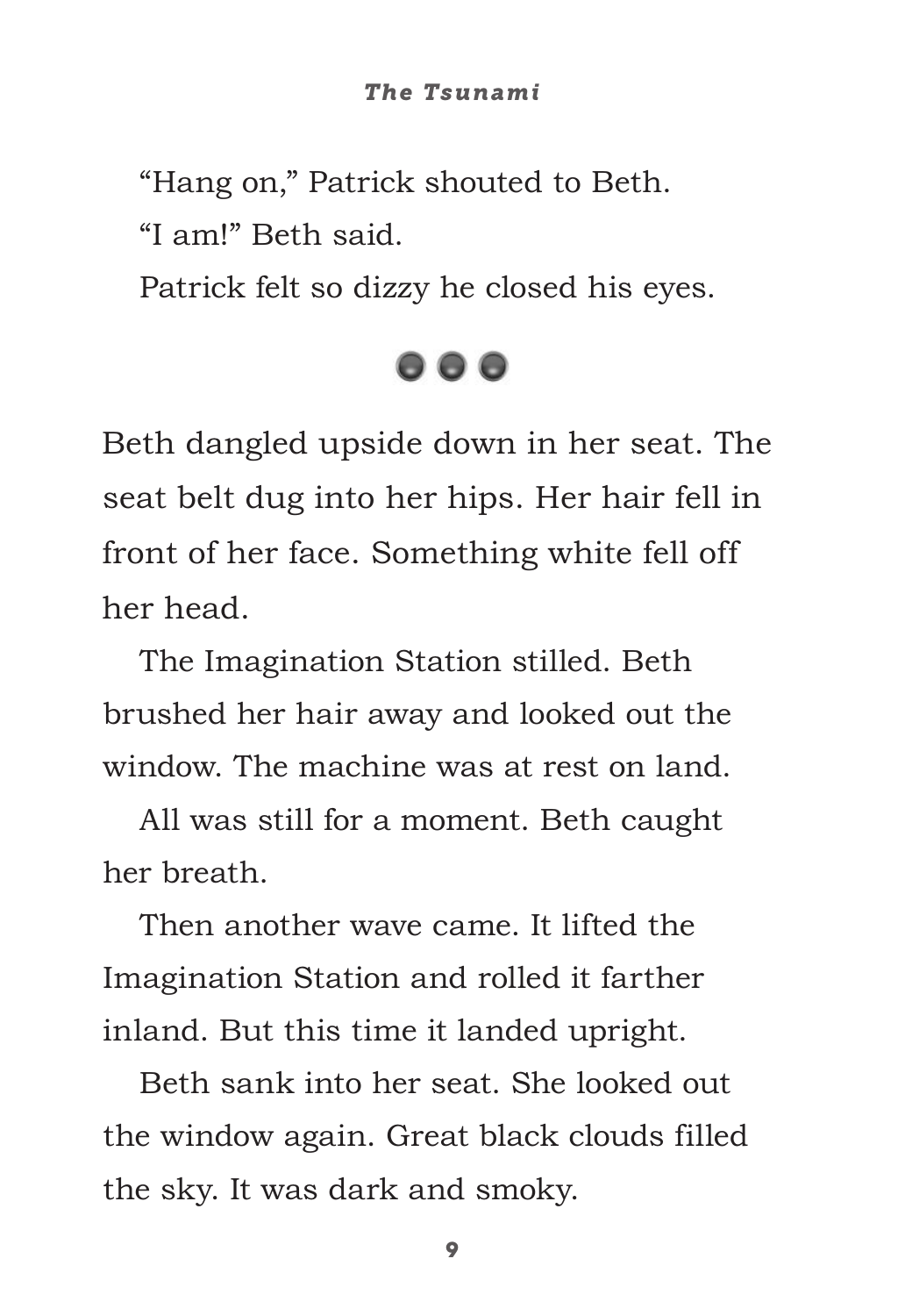"Get out," Patrick said.

"How?" Beth asked. "The Imagination Station is stuck in lockdown mode."

A man's face suddenly pressed against the windshield. He was soaking wet. His straight black hair was plastered to his head. His round eyeglasses made him look strangely owl-like.

The man blinked.

Then the door on Beth's side of the car opened.

The wind rushed in with a howl. The sound hurt her ears.

"Hurry," the man shouted. "More water is coming." He motioned with his arm toward the bay.

Beth unclipped the seat belt. She noticed she was wearing a white summer dress. She spotted the piece of white fabric that fell from her head. She grabbed it and then scrambled out of the Imagination Station.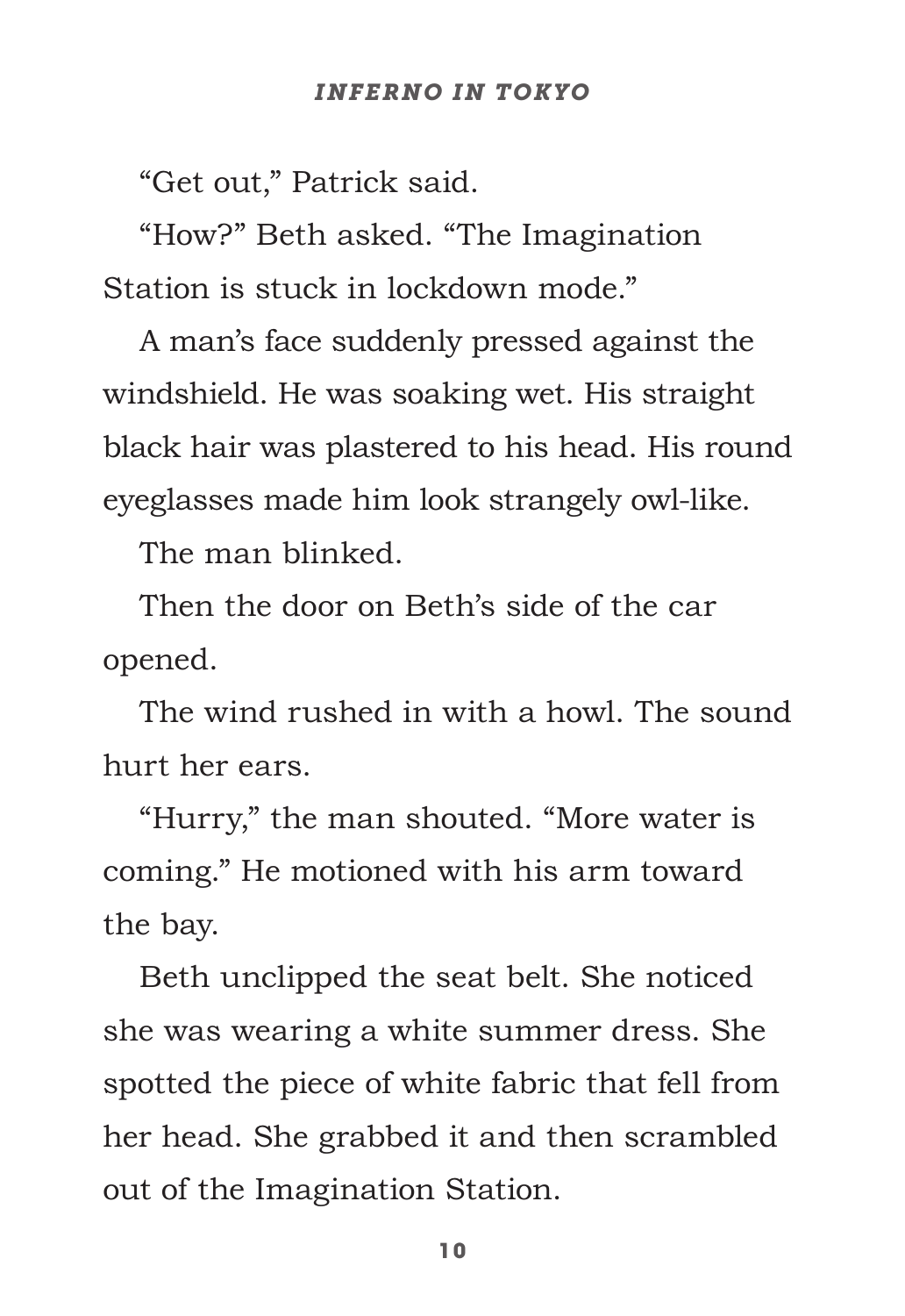